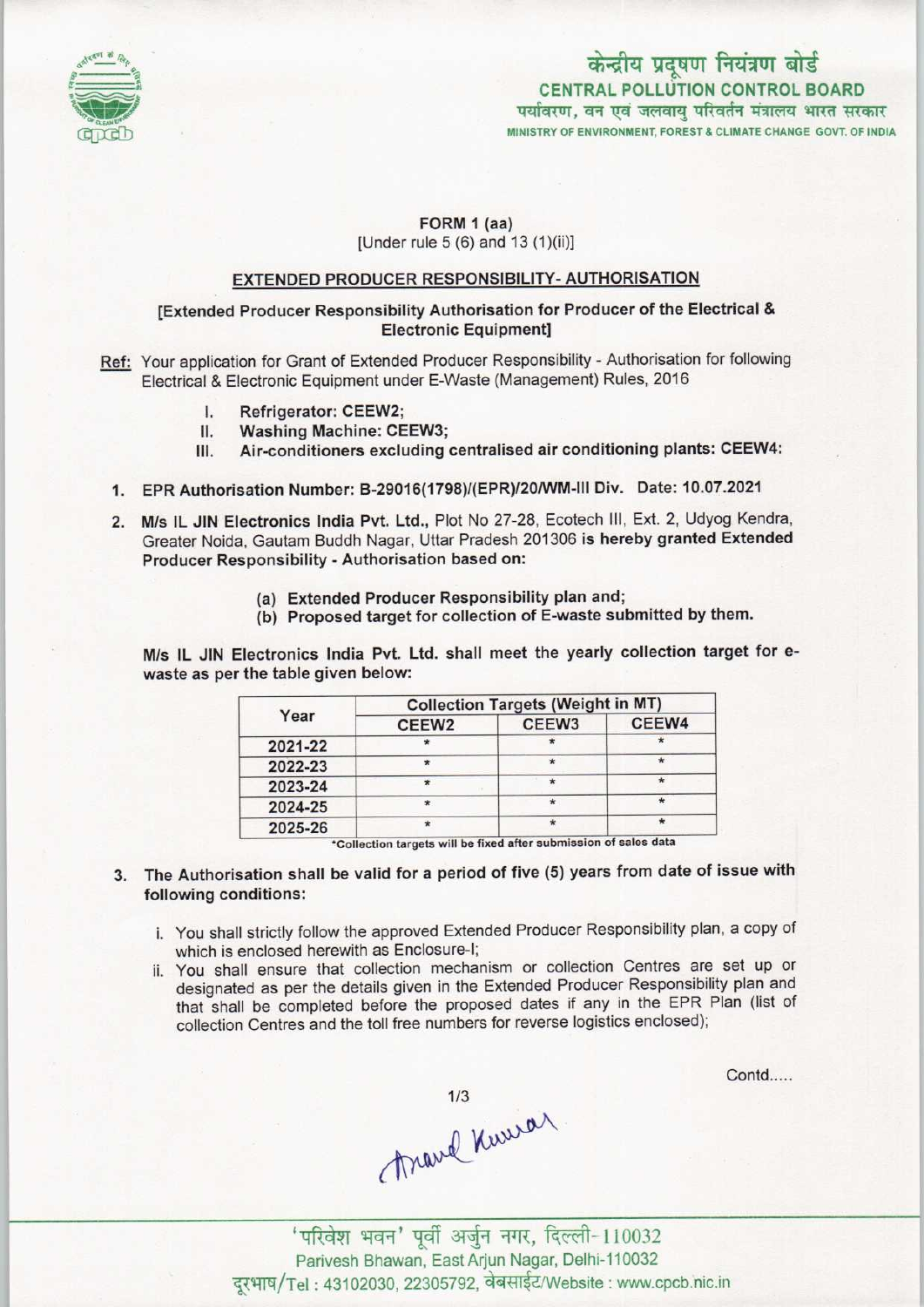

From pre page...

- iii. You shall ensure that all the collected e-waste is channelized to your dismantler/recycler M/s K. J. Recycler C-38, Sanjay Gandhi Nagar, Industrial Area, Jalandhar and records shall be maintained at recycler/dismantler and your end;
- iv. You shall maintain records, in Form-2 of these Rules, of e-waste and make such records available for scrutiny by Central Pollution Control Board;
- v. You shall file annual returns in Form-3 to the Central Pollution Control Board on or before 30th day of June following the financial year to which that returns relates.

#### vi. General Terms & Conditions of the Authorisation:

- a.The authorisation shall comply with provisions ofthe Environment (Protection) Act, 1986 and the E-waste (Management) Rules,2016 made there under;
- b.The authorisation or its renewal shall be produced for inspection at the request of an officer authorised by the Central Pollution Control Board;
- c.Any change in the approved Extended Producer Responsibility plan should be informed to Central Pollution Control Board within 15 days on which decision shall be communicated by Central Pollution Control Board within sixty days;
- d. It is the duty of the authorised person to take prior permission of the Central Pollution Control Board to close down any collection centre/points or any other facility which are part of the EPR plan;
- e.An application for the renewal of authorisation shall be made aslaid down in subrule (vi) of rule of 13(1) the E-Waste (Management) Rules, 2016;
- f. The Board reserves right to cancel/amend/revoke the authorisation at any time as per the policy of the Board or Government.

## vii. Additional Conditions: -

- a) That the applicant will submit annual sales data along with annual returns;
- b) That the applicant has to ensure that the addresses of collection points provided by them in their EPR Plan are correct and traceable and the collection points/centres are functional;
- c) That the applicant will submit revised application for grant of EPR Authorisation in case of applicant adding/changing PRO or changing its EPR Plan;

Contd...

 $2/3$ 

Anaval Kurvar